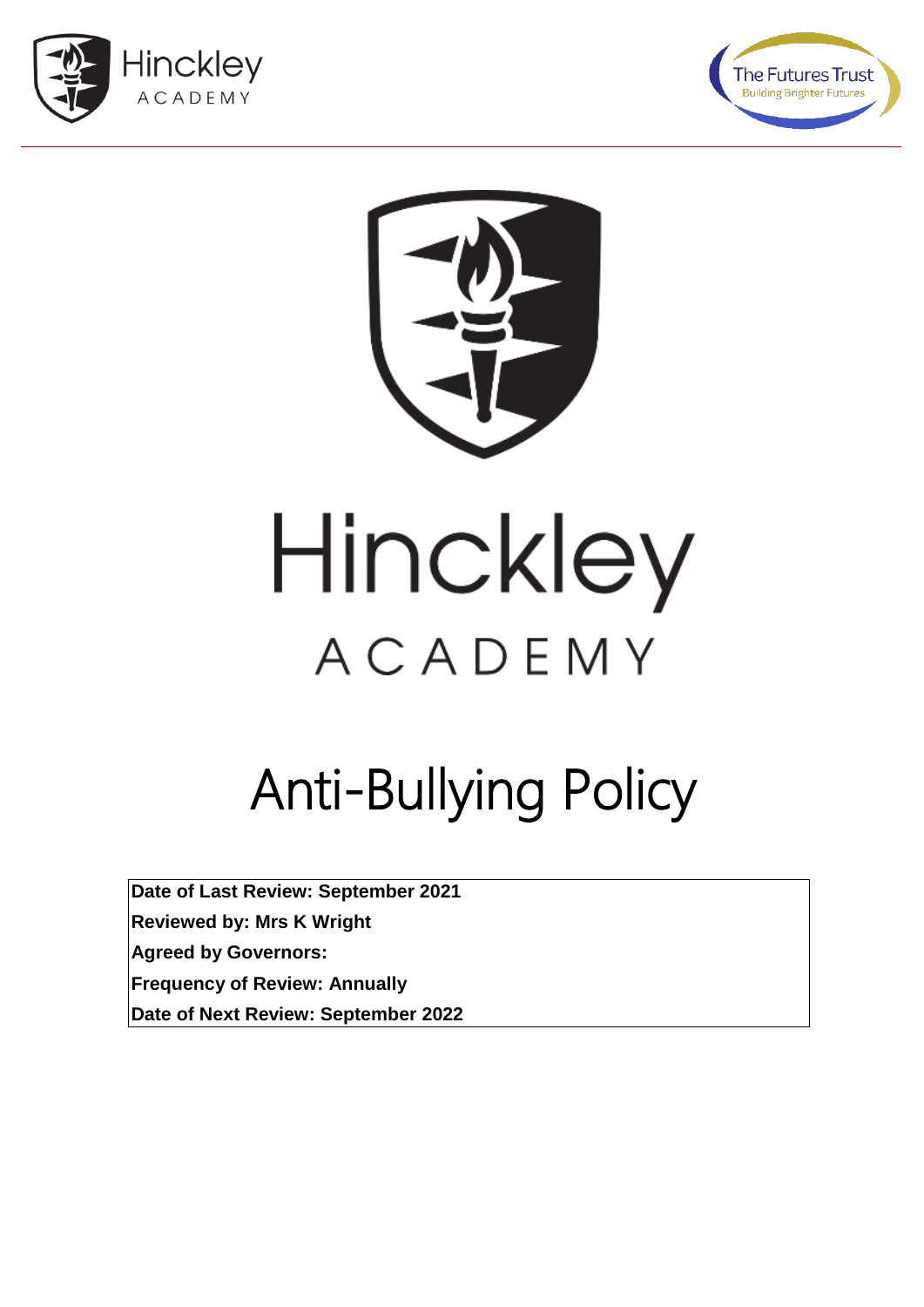



#### **Statement of Intent**

1 We are committed to providing a caring, friendly and safe environment for all of our students so they can learn in a relaxed and secure atmosphere. Bullying of any kind is unacceptable at our school. If bullying does occur, all students should be able to tell and know that incidents will be dealt with promptly and effectively. We are a *TELLING*  school. This means that *anyone* who knows that bullying is happening is expected to tell the staff.

## **What Is Bullying?**

- 2 Bullying is the use of aggression with the intention of hurting another person. Bullying results in pain and distress to the victim.
- 3 Bullying can be:
	- Emotional being unfriendly, excluding, tormenting (e.g. hiding books, threatening gestures)
	- Physical pushing, kicking, hitting, punching or any use of violence
	- Racist racial taunts, graffiti, gestures
	- Sexual unwanted physical contact or sexually abusive comments
	- Homophobic because of, or focussing on the issue of sexuality
	- Verbal name-calling, sarcasm, spreading rumours, teasing
	- Cyber All areas of internet, such as email and internet chat room misuse. Mobile threats by text messaging and calls. Misuse of associated technology, i.e. camera and video facilities.
	- Peer on Peer Peer on Peer abuse is any form of physical, sexual, abuse emotional and financial abuse and coercive control exercised between children and within children's relationships (both intimate and non-intimate), friendships and wider peer associations. Bullying can be one type of peer on peer abuse.

The school will work to prevent peer on peer abuse by:

- Promoting school values through "PRIDE" and "it's about learning"
- Creating a culture of support and trust
- Responding appropriately to all reports of abuse
- Working with both internal and external support agencies and groups, including the school counsellor, the NSPCC and the Police
- Ensuring students are taught and learn about safeguarding and related topics, so they understand abuse can be perpetrated by peers, online or in person, by strangers or by someone known to them.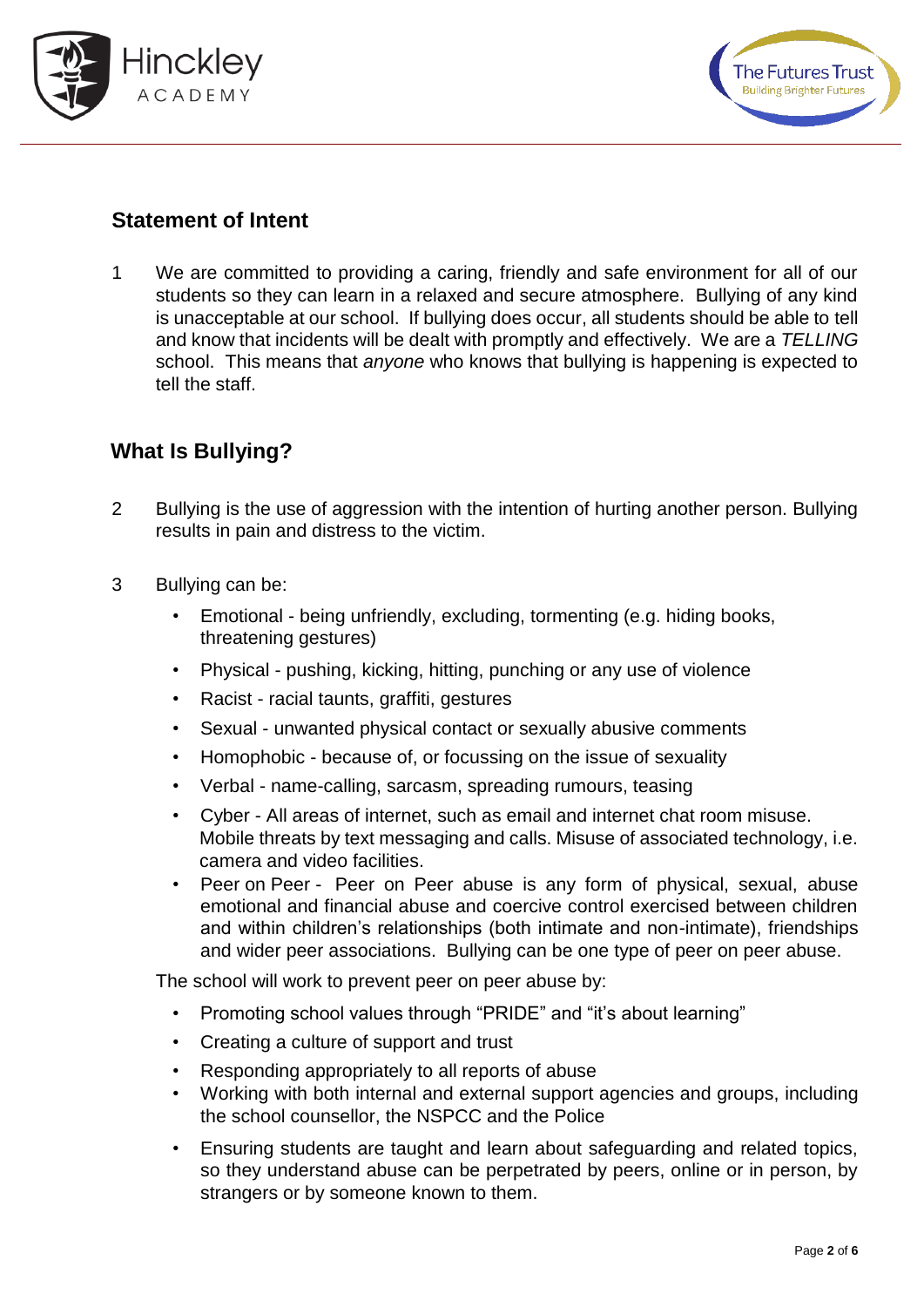



# **Why is it Important to Respond to Bullying?**

- 4 Bullying hurts. No one deserves to be a victim of bullying. Everybody has the right to be treated with respect. Students who are bullying need to learn different ways of behaving.
- 5 Schools have a responsibility to respond promptly and effectively to issues of bullying.

# **Objectives of this Policy**

- 6
- All governors, teaching and non-teaching staff, students and parents should have an understanding of what bullying is.
- All governors and teaching and non-teaching staff should know what the school policy is on bullying, and follow it when bullying is reported.
- All students and parents should know what the school policy is on bullying, and what they should do if bullying arises.
- As a school we take bullying seriously. Students and parents should be assured that they will be supported when bullying is reported.
- Bullying will not be tolerated.

## **Signs and Symptoms**

- 7 A child may indicate by signs or behaviour that he or she is being bullied. Adults should be aware of these possible signs and that they should investigate if a child:
	- is frightened of walking to or from school
	- doesn't want to go on the school / public bus
	- begs to be driven to school
	- changes their usual routine
	- is unwilling to go to school (school phobic)
	- begins to truant
	- becomes withdrawn, anxious or lacking in confidence
	- starts stammering
	- attempts or threatens suicide or runs away
	- cries themselves to sleep at night or has nightmares
	- feels ill in the morning
	- begins to do poorly in school work
	- comes home with clothes torn or books damaged
	- has possessions which are damaged or " go missing"
	- asks for money or starts stealing money (to pay bully)
	- has dinner or other monies continually "lost"
	- has unexplained cuts or bruises
	- comes home starving (money / lunch has been stolen)
	- becomes aggressive, disruptive or unreasonable
	- is bullying other children or siblings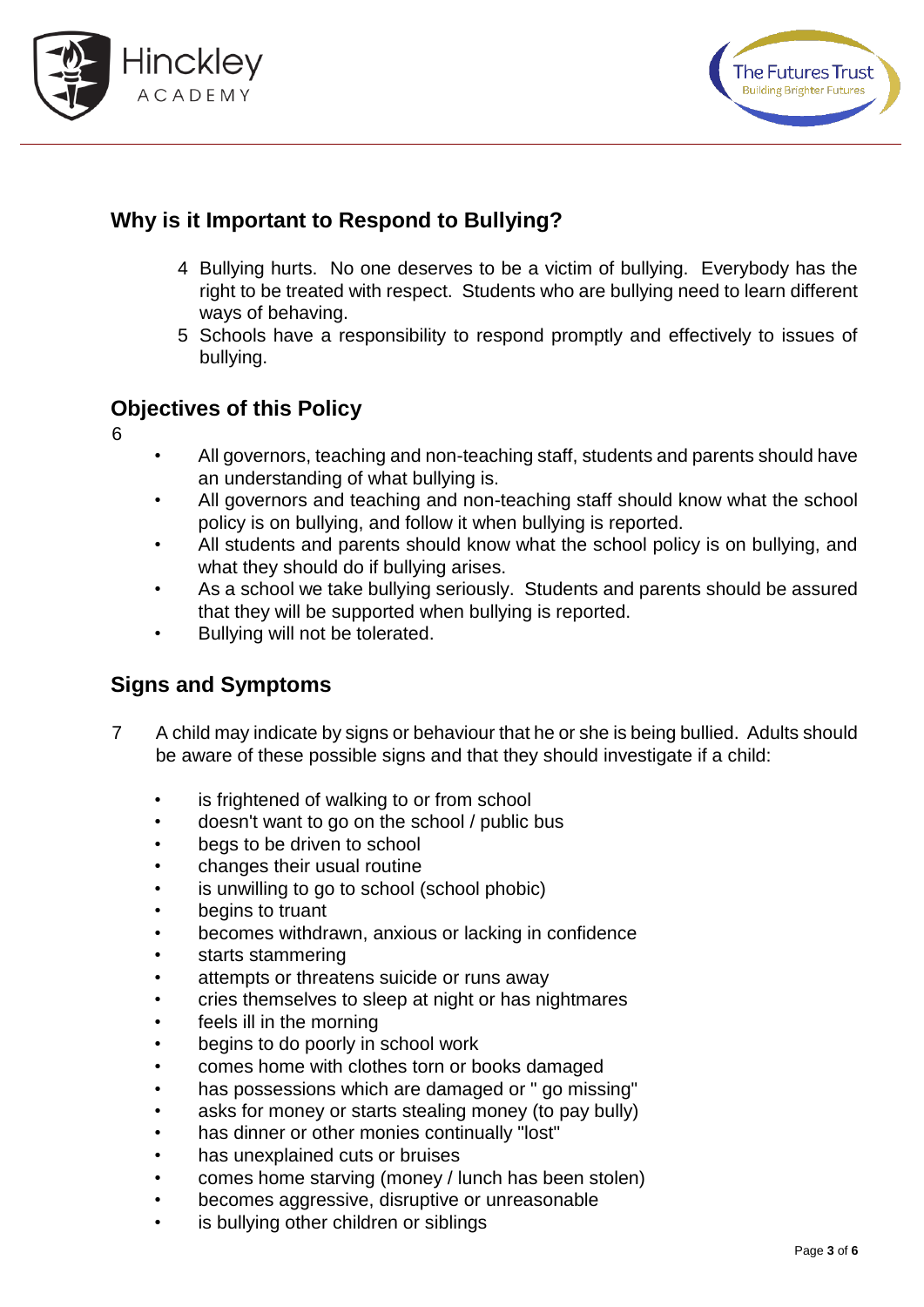



- stops eating
- is frightened to say what's wrong
- gives improbable excuses for any of the above
- is afraid to use the internet or mobile phone
- is nervous and jumpy when a cyber-message is received.
- 8 These signs and behaviours could indicate other problems, but bullying should be considered a possibility and should be investigated. Student Feedback – The list of signs and symptoms is not exhaustive and students may present with other signs or not present any signs at all.

#### **Procedures (see Appendix A for flow chart)**

- 1. Bullying behaviour or threats of bullying must be investigated and the bullying stopped quickly
- 2. If bullying is suspected we talk to the suspected victim, the suspected bully and any witnesses
- 3. Cases of bullying will be recorded by staff and appropriate action will be taken to resolve the issue both for the benefit of the victim, the perpetrator and the school community as a whole
- 4. Help, support and counselling will be given as is appropriate to both the victims and the bullies
- 5. Pastoral teams will be responsible for following up all incidents of recorded bullying and ensuring that action is taken and reviewed to the satisfactory of the victim. All Bullying incidents are to be recorded on CPOMS
- 6. An attempt will be made to help the bully (bullies) change their behaviour
- 7. In serious cases parents should be informed and will be asked to come in to a meeting to discuss the problem
- 8. If necessary and appropriate, police will be consulted

#### **We support the victims in the following ways:**

- 1. By offering them an immediate opportunity to talk about the experience with their class teacher, or another adult if they choose, and to engage as necessary in a support programme to offer continuing support when they feel they need it
- 2. By taking disciplinary steps to prevent more bullying
- 3. Informing the victims' parents/carers
- 4. By reviewing that the measures we put in place are effective

#### **We also discipline, yet try to help the bullies in the following ways:**

- 1. By talking about what happened, to discover why they became involved and to engage in a programme to address their behaviour
- 2. The bully (bullies) may be asked to genuinely apologise. Other consequences may take place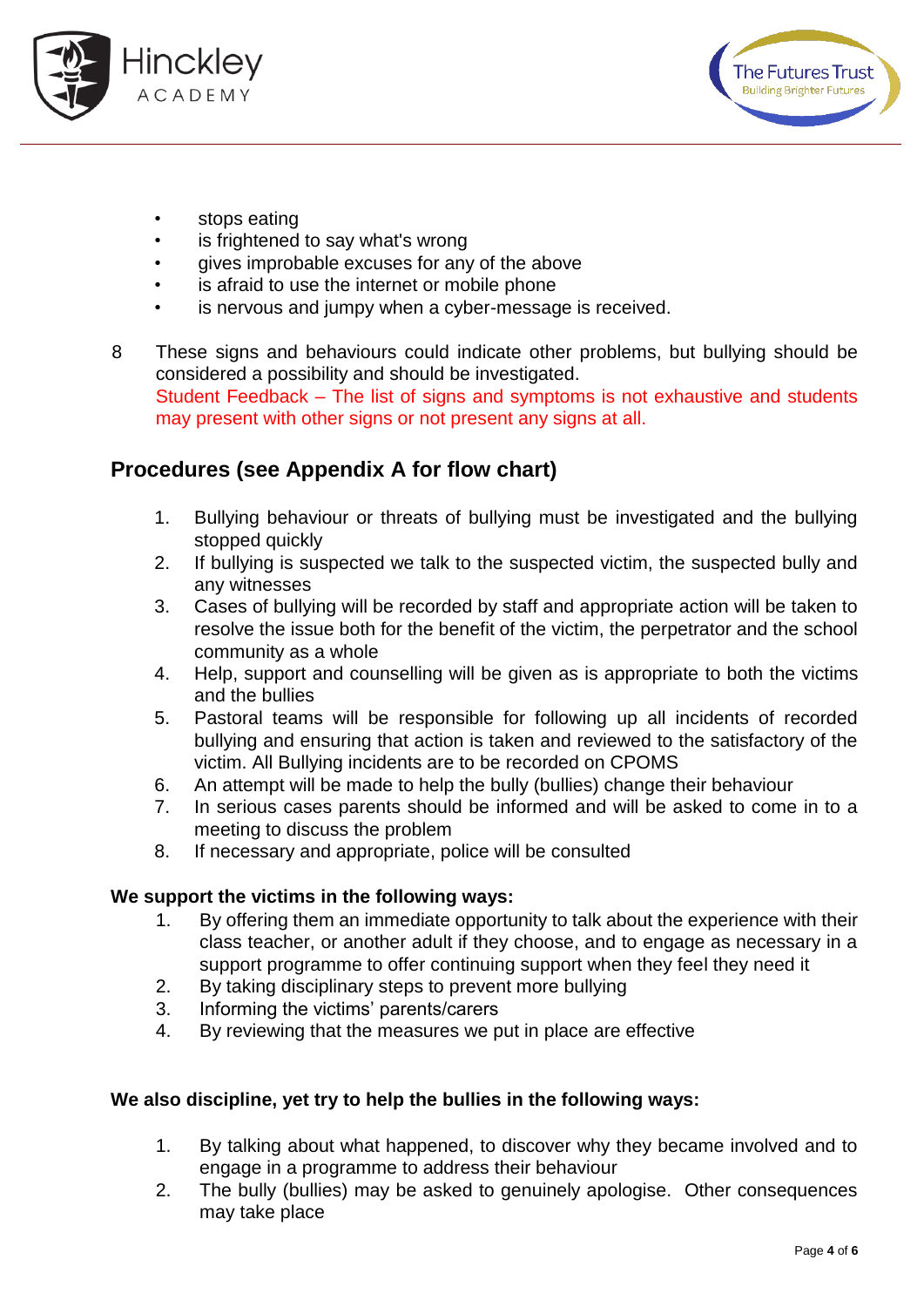



- 3. Informing the bullies' parents/carers
- 4. In serious cases, suspension or even exclusion will be considered
- 5. By continuing to work with the bullies in order to get rid of prejudiced attitudes as far as possible

#### **Outcomes**

- 1. If possible, the students will be reconciled
- 2. After the incident / incidents have been investigated and dealt with, each case will be monitored to ensure repeated bullying does not take place
- 3. Instances of bullying will be tracked and reviewed by the school to help plan preventative measures

#### **Prevention**

- 1. Hinckley Academy methods for helping children to prevent bullying through our ethos around the word PRIDE
- 2. Through this we encourage students to treat everyone with respect
- 3. Encourage students to discuss how they get on with other people and to form positive attitudes towards other people
- 4. Organise the community in order to minimise opportunities for bullying, e.g. provide increased supervision at problem times
- 5. Use the learning opportunities to discuss aspects of bullying, and the appropriate way to behave towards each other, e.g. during tutor time and within the Bridge and PHSE curriculum
- 6. Deal quickly, firmly and fairly with any complaints, involving parents where necessary
- 7. The school staff will continue to have a firm but fair discipline structure. The rules should be few, simple and easy to understand
- 8. Not use teaching materials or equipment which gives a bad or negative view of any group because of their ethnic origin, sex, etc
- 9. We will treat bullying as a serious offence and take every possible action to eradicate it from our school.
- 10. Review the School Policy and its degree of success.

#### **ANTI-BULLYING POLICY**

The Governors of School take the issue of bullying very seriously and to this effect, have adopted this policy.

Parent feedback given and incorporated as Appendix A